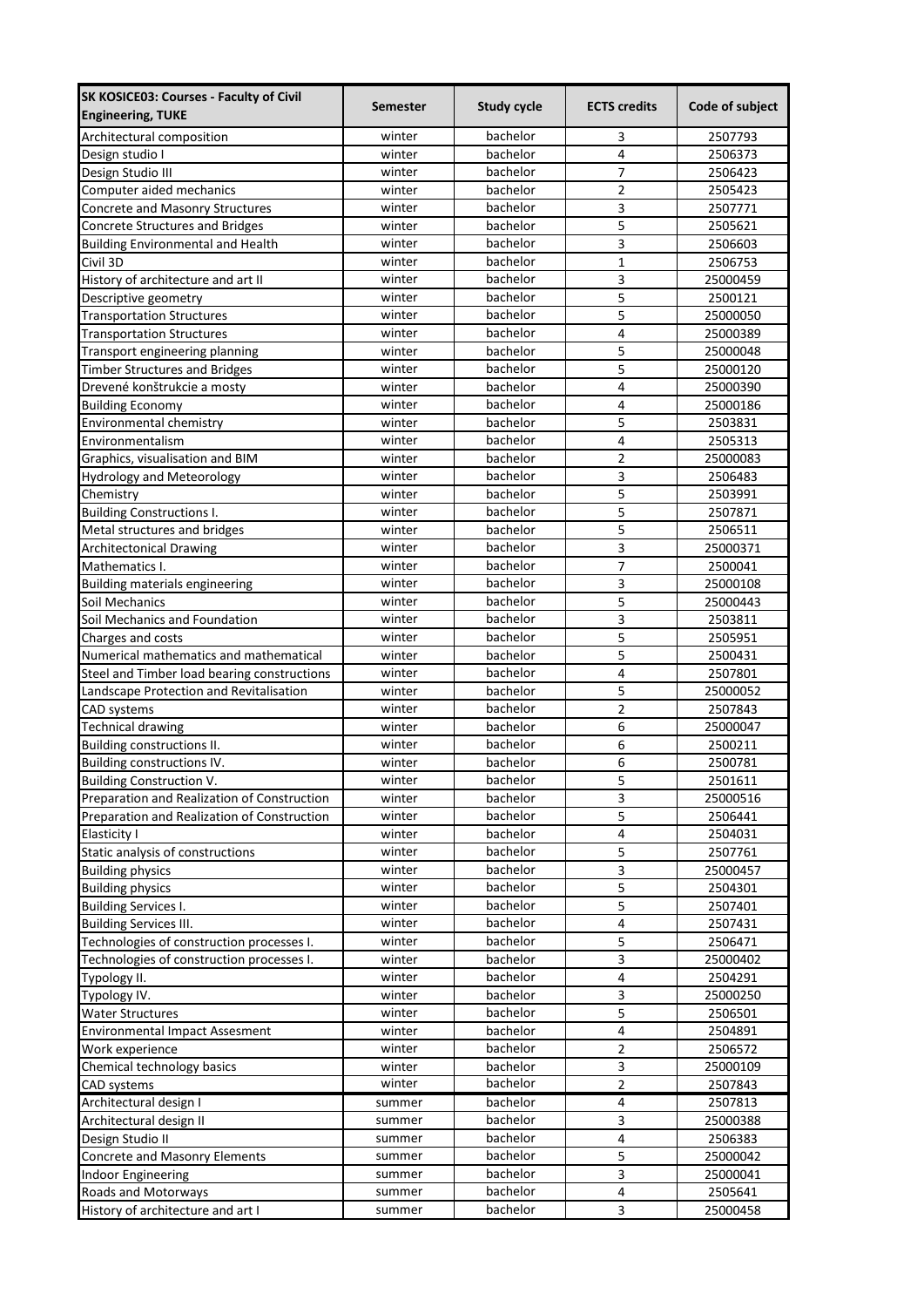| Timber bearing members                      | summer | bachelor | 5                       | 2505601  |
|---------------------------------------------|--------|----------|-------------------------|----------|
| <b>Building economy</b>                     | summer | bachelor | 4                       | 2505473  |
| Environmental engineering I                 | summer | bachelor | 6                       | 2506531  |
| Environmental Law                           | summer | bachelor | 3                       | 2504551  |
| <b>Indoor Engineering Physics</b>           | summer | bachelor | 4                       | 2507741  |
| Geodeticke cvicenie v terene                | summer | bachelor | 1                       | 25000560 |
| Hydromechanics                              | summer | bachelor | 3                       | 25000426 |
| Hydromechanics                              | summer | bachelor | 5                       | 2505431  |
| <b>Building Interior</b>                    | summer | bachelor | 5                       | 25000135 |
| <b>Building Constructions II.</b>           | summer | bachelor | 5                       | 2507861  |
| <b>Constructive Geometry</b>                | summer | bachelor | $\overline{2}$          | 25000398 |
| Design of Buildings                         | summer | bachelor | 4                       | 25000521 |
| <b>Quality in Construction Industry</b>     | summer | bachelor | 5                       | 2504831  |
| Mathematics II.                             | summer | bachelor | $\overline{7}$          | 2500101  |
| <b>Construction mechanics</b>               | summer | bachelor | 5                       | 2507851  |
| <b>Building reconstruction</b>              | summer | bachelor | 5                       | 2505981  |
| Steel and timber bearing members            | summer | bachelor | 5                       | 2505511  |
| Steel bearing members                       | summer | bachelor | 5                       | 2507491  |
| Waste Management                            | summer | bachelor | 6                       | 2504491  |
| Computer-aided architectural design and BIM | summer | bachelor | $\overline{2}$          | 25000115 |
| <b>CAD</b> systems                          | summer | bachelor | 2                       | 2507843  |
| Building Services Computer Design I.        | summer | bachelor | 3                       | 2506493  |
| Sustainability assessment of buildings      | summer | bachelor | $\mathbf 2$             | 25000470 |
| Building constructions III.                 | summer | bachelor | 6                       | 25000043 |
| <b>Building Construction V.</b>             | summer | bachelor | 5                       | 2500581  |
| Prestressed Concrete Design                 | summer | bachelor | 4                       | 2505591  |
| <b>Acoustics and Lighting</b>               | summer | bachelor | 5                       | 2507781  |
| <b>Building and Bussiness Law</b>           | summer | bachelor | $\overline{2}$          | 2506363  |
| <b>Building Materials</b>                   | summer | bachelor | 5                       | 2119201  |
| <b>Building services and HVAC</b>           | summer | bachelor | 3                       | 25000391 |
| <b>Building services and HVAC</b>           | summer | bachelor | $\overline{2}$          | 2503733  |
| <b>Building Services II.</b>                | summer | bachelor | 4                       | 2507411  |
| <b>Building Services IV</b>                 | summer | bachelor | 5                       | 25000046 |
| <b>Building Units Technology</b>            | summer | bachelor | 5                       | 2506591  |
| Technological project                       | summer | bachelor | 4                       | 2506623  |
| Technologies of construction processes II.  | summer | bachelor | 3                       | 25000519 |
| Technologies of construction processes II.  | summer | bachelor | 5                       | 2506561  |
| <b>Theoretical mechanics</b>                | summer | bachelor | 5                       | 2500181  |
| Landscape and urban planning                | summer | bachelor | 5                       | 2505741  |
| Typology I.                                 | summer | bachelor | 5                       | 2504071  |
| Typology III.                               | summer | bachelor | 5                       | 25000251 |
| <b>Building Urbanism I</b>                  | summer | bachelor | 3                       | 25000392 |
| Special Issues of Physical Chemistry        | summer | bachelor | 4                       | 25000155 |
| <b>Foundation I</b>                         | summer | bachelor | 5                       | 25000444 |
| <b>Construction mechanics</b>               | summer | bachelor | 3                       | 25000445 |
| Railway structures I                        | summer | bachelor | 4                       | 2506091  |
| <b>CAD</b> systems                          | summer | bachelor | $\overline{2}$          | 2507843  |
| Applied mathematics                         | winter | master   | 5                       | 2504041  |
| Architectural Design of Buildings I         | winter | master   | $\overline{\mathbf{5}}$ | 25000055 |
| Architectural Design of Buildings I.        | winter | master   | 3                       | 25000509 |
| Architectural Design of Buildings III.      | winter | master   | $\overline{\mathbf{4}}$ | 25000057 |
| Concrete bridges II.                        | winter | master   | 5                       | 2506781  |
| <b>Building and energy</b>                  | winter | master   | 5                       | 2505781  |
| Controlling in Building Industry            | winter | master   | 4                       | 2507103  |
| Diploma seminar                             | winter | master   | 8                       | 25000473 |
| Diploma seminar                             | winter | master   | 3                       | 25000380 |
| Diploma seminar                             | winter | master   | 3                       | 25000514 |
| Diploma seminar                             | winter | master   | $\overline{\mathbf{4}}$ | 25000515 |
| Diploma Seminar                             | winter | master   | 3                       | 2502512  |
| <b>Energy Performance of Buildings II</b>   | winter | master   | 4                       | 25000257 |
| Power engineering                           | winter | master   | 3                       | 25000107 |
| Energetic simulation and modelling          | winter | master   | $\overline{3}$          | 25000533 |
| Environmental analysis of materials         | winter | master   | $\overline{2}$          | 25000430 |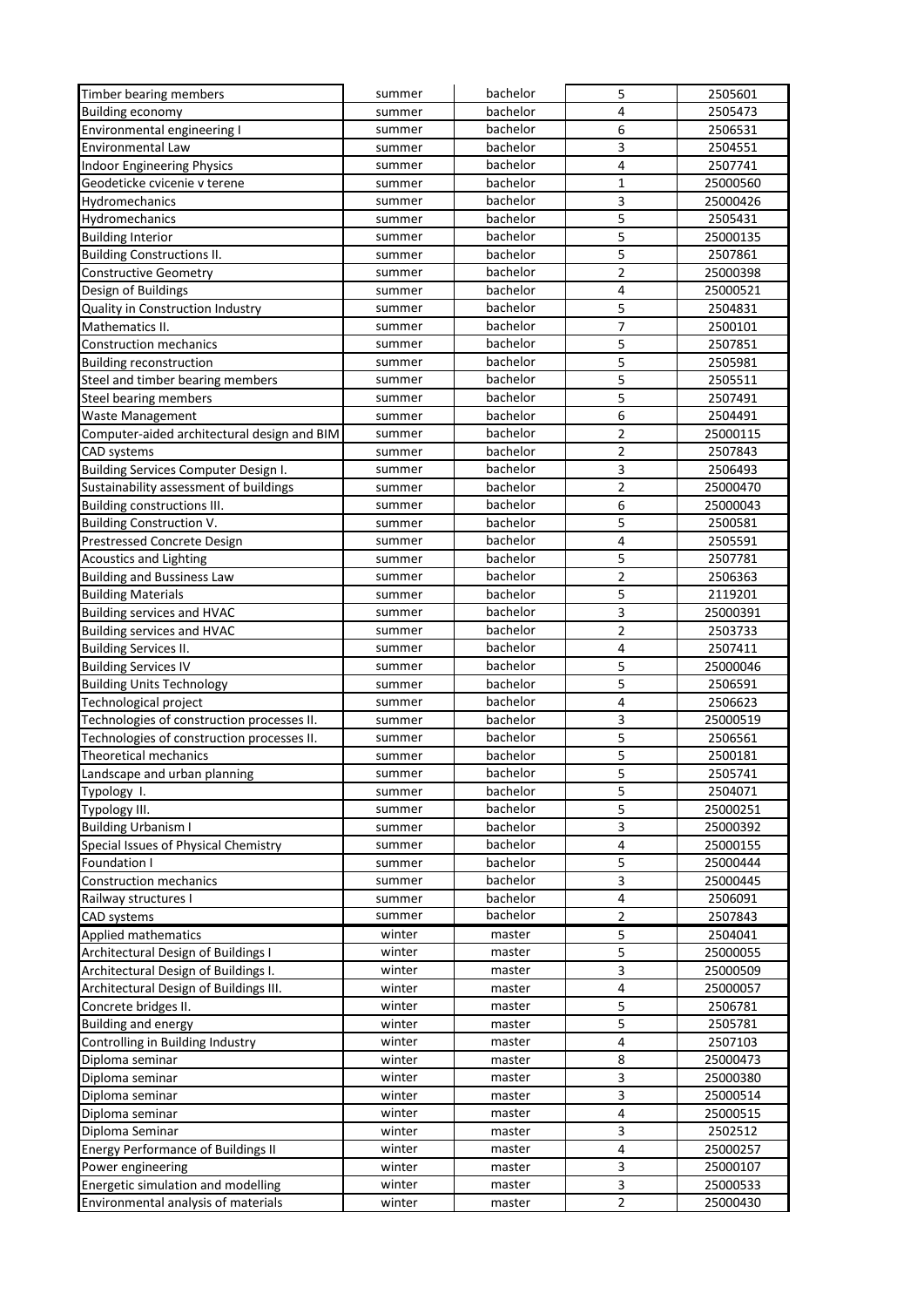| Environmental engineering II                   | winter | master | 5                       | 2505901  |
|------------------------------------------------|--------|--------|-------------------------|----------|
| Excursion                                      | winter | master | $\overline{2}$          | 2502862  |
| Facility building operation management         | winter | master | 3                       | 25000538 |
| Geopraphical information systems               | winter | master | 3                       | 2505283  |
| Cooling and industrial ventilation             | winter | master | $\overline{3}$          | 25000539 |
| <b>Engineering nets</b>                        | winter | master | 3                       | 25000194 |
| <b>Engineering nets</b>                        | winter | master | $\overline{\mathbf{4}}$ | 2505933  |
| Composite materials                            | winter | master | $\overline{2}$          | 2506463  |
| Design of buildings                            | winter | master | 6                       | 25000495 |
| Design of buildings II                         | winter | master | 6                       | 2505803  |
| Design of Buildings II.                        | winter | master | $\overline{2}$          | 25000528 |
| Metal bridges II                               | winter | master | 5                       | 2506771  |
| Management and Marketingof the Building        | winter | master | $\overline{3}$          | 25000112 |
| <b>Mechanics of Pavements</b>                  | winter | master | $\overline{2}$          | 2502961  |
| Local roads                                    | winter | master | $\mathbf 1$             | 2502223  |
| Charges and costs                              | winter | master | 3                       | 25000403 |
| Design of structures with environmental        | winter | master | $\overline{\mathbf{4}}$ | 2507051  |
| Numerical mathematics and mathematical         | winter | master | 5                       | 2500431  |
| Renewable energy sources                       | winter | master | $\overline{\mathbf{4}}$ | 25000491 |
| Specialist Practice Course                     | winter | master | 3                       | 25000524 |
| <b>Specialist Practice Course</b>              | winter | master | 3                       | 25000522 |
| <b>Specialist Practice Course</b>              | winter | master | 2                       | 25000526 |
| <b>Specialist Practice Course</b>              | winter | master | 3                       | 25000523 |
| Optimizing methods                             | winter | master | $\overline{\mathbf{5}}$ | 2506001  |
| <b>Building pathology</b>                      | winter | master | $\overline{\mathbf{4}}$ | 25000395 |
| <b>Building Pathology</b>                      | winter | master | $\overline{4}$          | 25000557 |
| Pedology and erosion control practices         | winter | master | 4                       | 2502111  |
| Building Services Computer Design II.          | winter | master | 3                       | 25000231 |
| <b>Underground Construction</b>                | winter | master | $\mathbf 1$             | 2502211  |
| Working environment                            | winter | master | $\overline{2}$          | 25000429 |
| Prefabricated systems                          | winter | master | $\overline{\mathbf{4}}$ | 25000244 |
| Prefabricated systems                          | winter | master | 3                       | 25000561 |
| Design and Construction of Roads and           | winter | master | 5                       | 2506791  |
| Fluid flow and heat transfer                   | winter | master | 5                       | 25000494 |
| Elasticity II                                  | winter | master | 5                       | 2507991  |
| <b>Concrete Construction Realisation</b>       | winter | master | $\overline{\mathbf{4}}$ | 2504911  |
| The separation processes                       | winter | master | 3                       | 2505911  |
| Landfills and Tailing ponds                    | winter | master | $\overline{\mathbf{4}}$ | 2507041  |
| Testing in civil construction                  | winter | master | 3                       | 2504191  |
| Statical and dynamical analysis                | winter | master | 5                       | 2506761  |
| Building-technology projecting                 | winter | master | 5                       | 2502571  |
| Building-technology project II.                | winter | master | $\overline{\mathbf{4}}$ | 2502493  |
| Juridical Engineering                          | winter | master | 3                       | 25000248 |
| Specialized project II                         | winter | master | 6                       | 25000534 |
| <b>Special Concrete Structures</b>             | winter | master | 4                       | 2505861  |
| Special transportation construction            | winter | master | $\overline{\mathbf{4}}$ | 2505871  |
| Special steel structures                       | winter | master | 4                       | 2505851  |
| Special Technology                             | winter | master | 3                       | 2502663  |
| Technological and environmental project        | winter | master | $\overline{2}$          | 25000160 |
|                                                | winter |        | $\mathbf 2$             |          |
| Technologies for Reconstruction                |        | master | $\pmb{4}$               | 25000541 |
| Technologies for Reconstruction                | winter | master | 5                       | 2505961  |
| Thin-walled structures - buildings             | winter | master |                         | 2506101  |
| Architectural and Indoor Engineering           | winter | master | 3                       | 2507891  |
| Sustainable water supply of buildings          | winter | master | 3                       | 25000537 |
| <b>Building Urbanism II</b>                    | winter | master | 5                       | 2506661  |
| Large-size systems of buildings                | winter | master | $\overline{\mathbf{4}}$ | 25000540 |
| Large-span structures                          | winter | master | 5                       | 2506801  |
| Ventilation and air conditioning systems       | winter | master | $\overline{\mathbf{4}}$ | 2502731  |
| Water supply and sewerage                      | winter | master | 5                       | 2503901  |
| Water Structures                               | winter | master | $\pmb{4}$               | 25000562 |
| Selected topics in concrete structures I.      | winter | master | 5                       | 2506881  |
| Selected sections of transportation structures | winter | master | $\overline{\mathbf{5}}$ | 2506831  |
| Selected chapters of metal structures I        | winter | master | $\overline{\mathbf{5}}$ | 2506871  |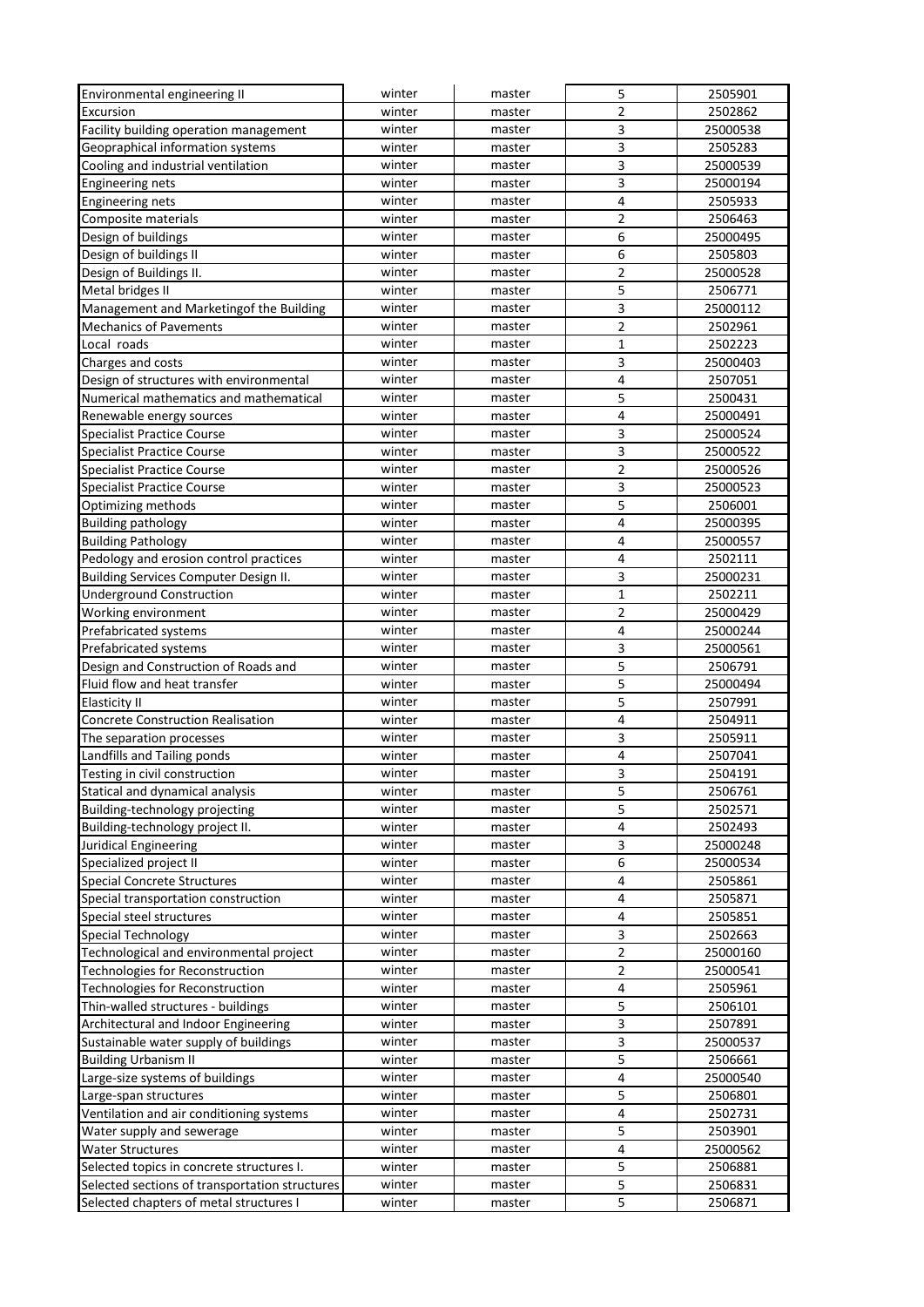| <b>Foundation II</b>                            | winter | master | $\overline{4}$          | 2505841  |
|-------------------------------------------------|--------|--------|-------------------------|----------|
| <b>Foundation II.</b>                           | winter | master | $\overline{4}$          | 25000556 |
| <b>Chapters of Building Services</b>            | winter | master | $\overline{4}$          | 25000193 |
| Architectural Design of Buildings II.           | summer | master | 5                       | 25000056 |
| <b>Building Planning Automatization</b>         | summer | master | 5                       | 25000122 |
| Concrete bridges I.                             | summer | master | 5                       | 2506081  |
| <b>Concrete Structures</b>                      | summer | master | $\overline{\mathbf{4}}$ | 2508001  |
| Testing of pavement                             | summer | master | 6                       | 2502951  |
| Wastewater treatment plants                     | summer | master | 5                       | 2502101  |
| Diagnostic in civil construction                | summer | master | $\mathsf{3}$            | 25000421 |
| Dynamics of structures                          | summer | master | 5                       | 2505881  |
| Systems of Economical Information               | summer | master | $\overline{\mathbf{4}}$ | 2502443  |
| <b>Energy Performance of Buildings I</b>        | summer | master | 5                       | 25000236 |
| <b>Environmental Management</b>                 | summer | master | 5                       | 25000071 |
| <b>Environmental Risks</b>                      | summer | master | $\overline{\mathbf{4}}$ | 25000424 |
| <b>Environmental Risks</b>                      | summer | master | 3                       | 2504903  |
| Experimental analysis of structures             | summer | master | 6                       | 2506931  |
| Experimental verification in Building services  | summer | master | 5                       | 25000493 |
| Facade architecture                             | summer | master | 5                       | 2505791  |
| <b>Smart Buildings</b>                          | summer | master | $\overline{4}$          | 25000500 |
| <b>Smart Buildings</b>                          | summer | master | 5                       | 2506721  |
| Engineering software - TS                       | summer | master | $\overline{2}$          | 2506143  |
| <b>Engineering software</b>                     | summer | master | $\overline{2}$          | 2506133  |
| Design of Buildings I.                          | summer | master | $\overline{5}$          | 25000510 |
| Design of Buildings I.                          | summer | master | 6                       | 2501283  |
| Metal bridges I                                 | summer | master | 5                       | 2506071  |
| Quality in Construction Industry                | summer | master | $\overline{5}$          | 2504831  |
| <b>Building Materials LCA</b>                   | summer | master | 3                       | 25000386 |
| Fracture mechanics and plasticity               | summer | master | $\mathbf 2$             | 25000505 |
| Scientific experiment methodology               | summer | master | $\mathbf{1}$            | 25000061 |
| Design of structures for environmental          | summer | master | 5                       | 25000106 |
| <b>Building reconstruction</b>                  | summer | master | 3                       | 25000410 |
| Steel, wood and glass in architecture           | summer | master | 3                       | 25000496 |
| Steel, wood and glass in architecture           | summer | master | 3                       | 2507901  |
| Steel and timber bearing members                | summer | master | 5                       | 2505511  |
| <b>Specialist Practice Course</b>               | summer | master | $\mathbf{1}$            | 25000525 |
| <b>Specialist Practice Course</b>               | summer | master | $\mathbf 2$             | 25000527 |
| Defects and Reconstructions of BS               | summer | master | $\mathbf 1$             | 2507001  |
| Sustainability assessment of buildings          | summer | master | $\overline{2}$          | 25000470 |
| Preparation and Realization of                  | summer | master | 5                       | 2506021  |
| <b>Recycling Technologies</b>                   | summer | master | 3                       | 2507061  |
| Reconstruction and maintance of road            | summer | master | 3                       | 25000211 |
| Reconstruction and maintance of road            | summer | master | 5                       | 2506051  |
| Concrete and Masonry Structures                 | summer | master | 5                       | 2507931  |
| Steel and Timber Structures Reconstruction      | summer | master | 5                       | 2507941  |
| <b>Construction Project Management</b>          | summer | master | 5                       | 2506711  |
| <b>Construction Project Management</b>          | summer | master | $\overline{4}$          | 2506712  |
| <b>Budgeting and costing</b>                    | summer | master | $\mathbf 2$             | 25000471 |
| <b>Budgeting and Costing</b>                    | summer | master | $\overline{\mathbf{5}}$ | 2506011  |
| Facility management                             | summer | master | $\pmb{4}$               | 2508053  |
| Composite steel and concrete structures         | summer | master | 5                       | 2503421  |
| <b>Building and Bussiness Law</b>               | summer | master | $\overline{2}$          | 2506363  |
| Building-technology project I.                  | summer | master | 5                       | 25000152 |
| Specialized project I                           | summer | master | $\overline{\mathbf{4}}$ | 25000492 |
| Specialized project - seminary                  | summer | master | 6                       | 25000396 |
| <b>Building Materials Durability</b>            | summer | master | $\mathsf 3$             | 25000387 |
| Sustainable construction                        | summer | master | 3                       | 25000506 |
|                                                 |        |        |                         |          |
| Selected topics in concrete structures II.      | summer | master | 6                       | 2506911  |
| Selected topics of transportation structures II | summer | master | 6<br>$\boldsymbol{6}$   | 2506921  |
| Selected topics of metal structures II          | summer | master |                         | 2506901  |
| Special problems of mechanics                   | summer | master | 5                       | 2506821  |
| Selected Chapters on Building Constructions     | summer | master | 5                       | 25000536 |
| Selected Chapters on Building Services          | summer | master | 5                       | 25000535 |